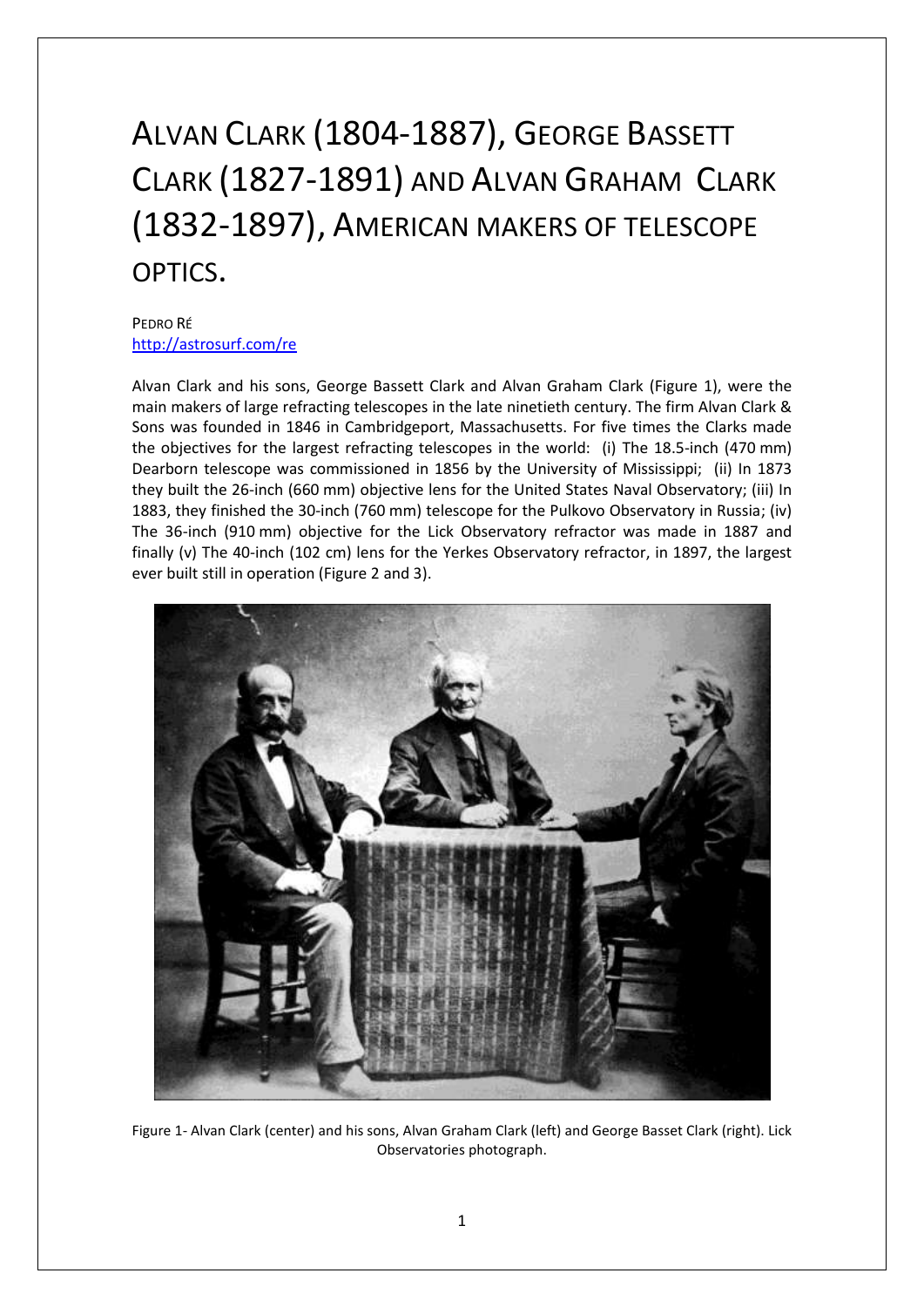

Figure 2- The 26-inch U.S. Naval Observatory refractor (left) and the 30-inch Pulkovo Observatory refractor (right).



Figure 3- The 36-inch Lick Observatory refractor (left) and the 40-inch Yerkes Observatory refractor (right).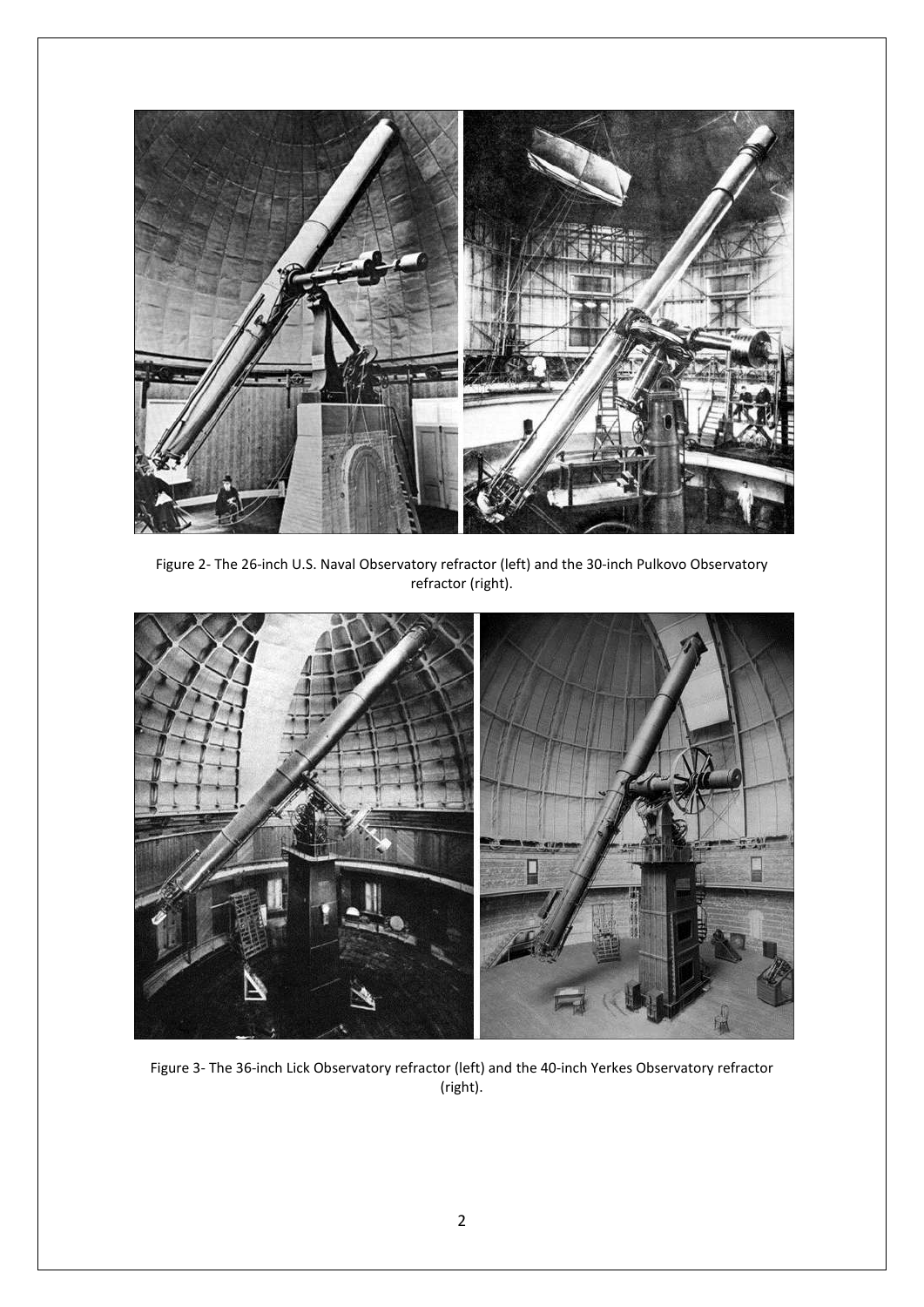Alvan Clark was born in Ashfield, Massachusetts on March 8, 1804. He was the fifth of ten children of Abram (a descendant of Thomas Clark, one of the early pilgrims of the Mayflower) and Mary (Pease) Clark. Before turning to astronomy, Alvan was noted for his work in other fields, namely drawing and engraving. Towards the end of his life Alvan wrote an autobiography that is often quoted. This is the reason why the life and work of Alvan Clark is better known than that of his two sons.

Both Alvan Graham Clark and George Graham Clark devoted their entire careers to building fine astronomical telescopes. Alvan Graham did the optical work and George did the mechanical work. It is very difficult to identify who was responsible for a particular telescope built by the Clarks. Taking this into account all three Clarks are responsible for the achievements of the firm Alvan Clark & Sons that later became simply Alvan Clark.

Abram Clark (Alvan Clarks father) owned and operated a rocky farm, a sawmill and a gristmill in Ashfield leaving his son a patrimony of fifty dollars. Alvan received a formal education at a local small grammar school and began to work with his older brother in a wagon maker's shop. Soon he turned to other interests. On March 25, 1826 Alvan married Maria Pease and they became parents of four children (Maria Louisa and Caroline Amelia, as well as George Bassett and Alvan Graham). Alvan earned his living as an engraver and later by painting small portraits of exceptional quality in ink and watercolor (Figure 4). Sometimes he used a prism and a camera lucida to outline the main features of the people in his portraits and miniatures.



Figure 4- Alvan Clark portrait as an artist in his studio (left), center and right two of A.Clark paitings (Mrs. And Mr. Charles Henry Cummings).

Clark maintained the studio until 1860 when the firm Alvan Clark & Sons became lucrative. It seems that Alvan Clark turned to telescope making almost by accident. His eldest son, George Basset, while a student at Andover (Phillips Academy), melted down a metal bell in order to make a reflecting telescope. Alvan attention was caught and by 1850 the firm Alvan Clark & Sons was founded. The firm grew out of a small shop in East Cambridge used by George Basset to repair optical instruments.

In 1850 the largest refractors were the 15-inch (38 cm) instruments at Pulkovo and Harvard Observatories both made by the Merz & Mahler in Munich (Germany). The largest reflector was the 72-inch (182 cm) "Levithan" erected in 1845 by the Third Earl of Rosse, William Parsons, at the Birr Castle in Ireland. In the middle of the nineteen century refractors were regarded as precision instruments while reflectors were considered much more crude and difficult to use. For this reason refractors were the preferred instruments for astronomical work at observatories worldwide.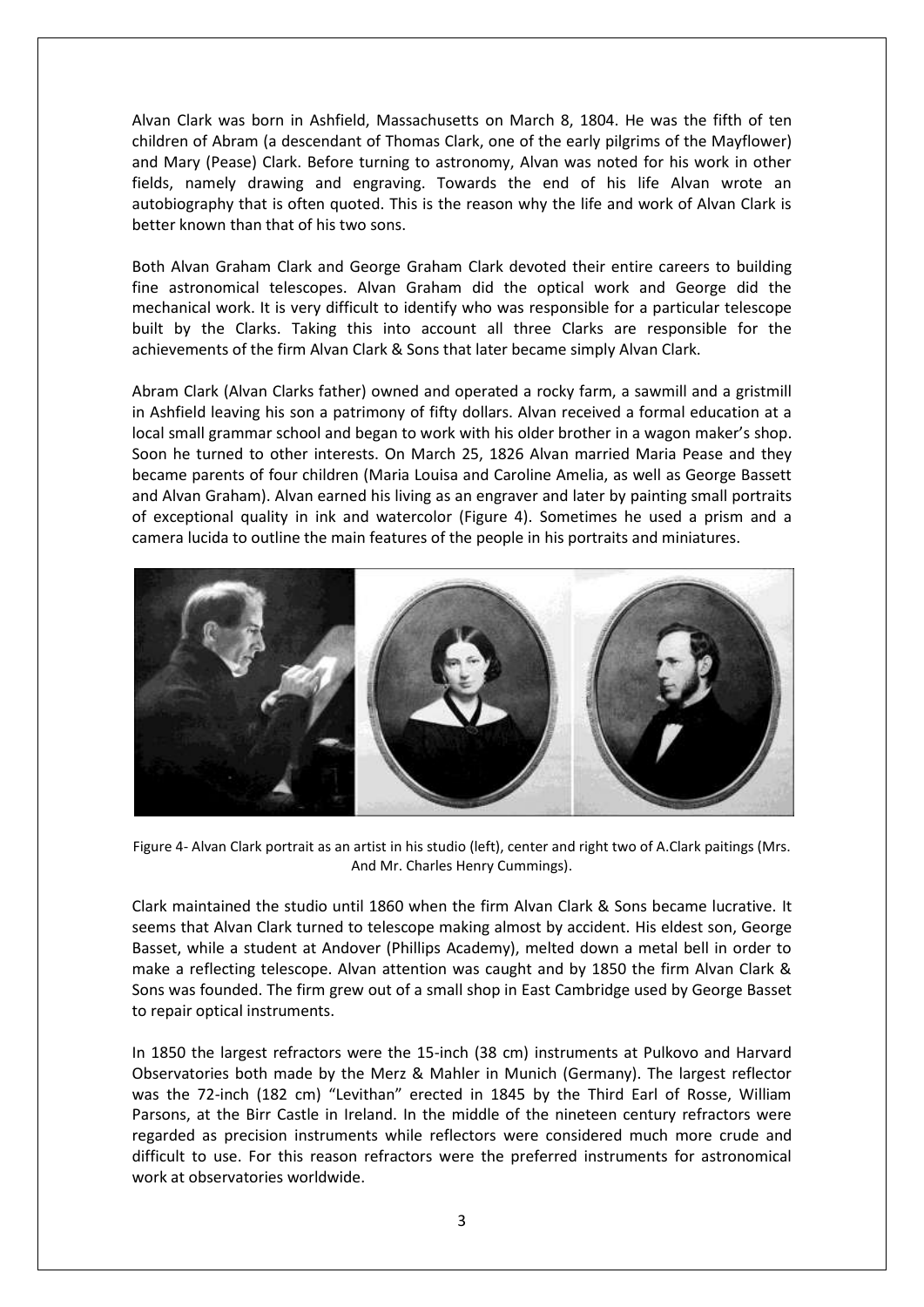Alvan Clark started by building metal reflectors with aperture as large as 8-inch. In 1847-48 Alvan using a 7.5 inch reflector build by himself made a drawing of the Orion nebula. William Cranch Bond, director of the Harvard Observatory, was very impressed with this sketch (the drawing was more complete than the sketch made by William Herschel using his 20-foot reflector).

Clark soon realized that refractors had better light gathering power and definition than metal reflectors and started building objective lenses around 1846. The first lenses he made were similar to ones built by the only contemporary American lens maker, Henry Fitz (1808-1863).

William Rutter Dawes (1799-1868) an English amateur bought several Clark objectives, one of which was used from 1869 to 1869 by William Huggins (1824-1910) for his monumental work in spectroscopy. A trip to England in 1859 (the only time Alvan Clark left the United States) was very important for establishing Clark's reputation as a maker of telescope optics both abroad and in the U.S. Soon after, Clark was asked to make a refractor with an aperture of 19 inches (48 cm) for the University of Mississippi. The firm Alvan Clark & Sons had only built objectives of apertures up to 8 inches. After examining the 15-inch lens of the Harvard Observatory and recognizing its imperfections, Clark offered to make a 15-inch. The University wanted the largest telescope of the world and Clark agreed to make an 18.5-inch (47 cm) objective.

The firm moved to a new location with larger facilities near Harvard to work on this lens. The two crown and flint discs (ordered from the Chance Brothers Company of Birmingham) were finished in 1862. Alvan Graham Clark while testing this lens discovered the companion of Sirius on January 31 1862. By this time the American Civil War had begun and the University of Mississippi was unable to fulfill the agreement with the Clark firm. The Chicago Astronomical Society bought the lens and the telescope was installed in the Dearborn Observatory of the University of Chicago in 1866.

The 18.5-inch refractor did not remain the largest refractor in the world for a long time. Robert Stirling Newall (1812-1889) a wealthy Scottish engineer and amateur astronomer, commissioned Thomas Cooke (1807-1868) to build a telescope for his private observatory at Ferndene. The discs for a 25-inch (64 cm) refractor were ordered from the Chance Brothers Company in 1863. The lens had a focal length of 9.1 m and a combined weight of 66 kg. Altogether the Newall refractor took seven years to build. It was for a few years the largest in the world. Newall erected this telescope in 1871 on his estate, a very unfavorable site: during a period of fifteen years he had only one night in which he could use its full aperture (Figure 5).

In 1871, Clark agreed to make an instrument that surpassed the Newall refractor. By this time Alvan Clark & Sons had already refigured the lenses of several telescopes of the U.S. Naval Observatory with excellent results. The 26-inch (66 cm) crown and flint discs weighting 50 kg were again commissioned from the Chance Brothers Company. The lenses were finished in two years (1873). The objective was mounted on a metal tube (previous Clark instruments were provided with a wooden tube. With this instrument (installed by late 1873) Asaph Hall (1829- 1907) discovered the two satellites of Mars (Phobos and Deimos) in 1877 ) (Figure 2).

In 1872 Karl Ludwig von Littrow (1811-1877), director of the Vienna Observatory, made plans for a large refractor and the contract went to Howard Grubb (1844-1931) of Dublin. The young Grubb together with his father Thomas Grubb (1800-1878) were mainly specialized in building reflectors with heavy equatorial mountings. For this project H. Grubb designed a German equatorial mounting that was a great improvement over the mountings supplied by the Clarks in such a way that it became a model for all future mountings of large refractors (Figure 5).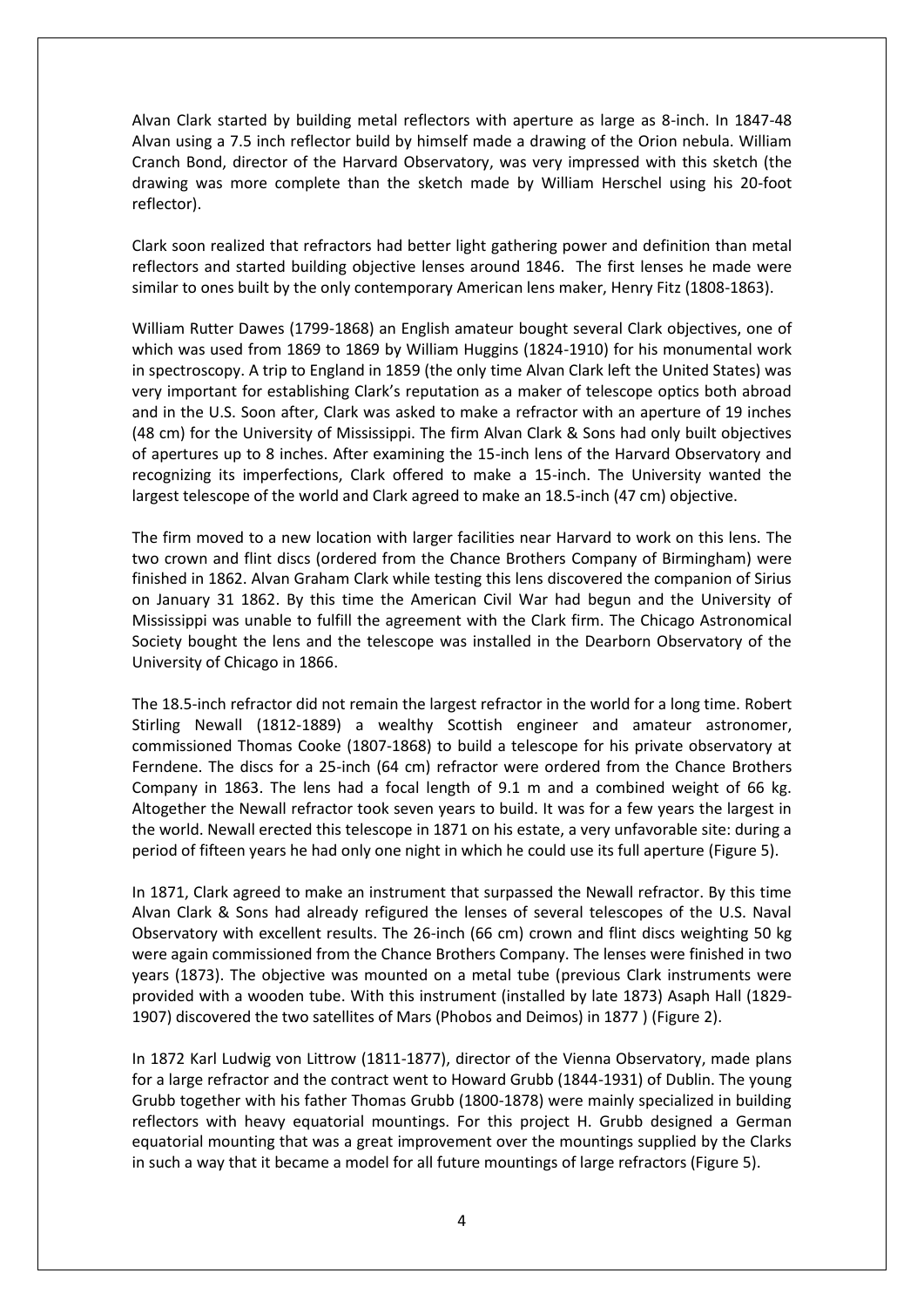

Figure 5- The 26-inch Newall refractor (left) and the 27-inch Grubb refractor of the Vienna Observatory (right). The 27-inch surpassed the 26-inch Clark of the U.S. Naval Observatory becoming the model of all mountings for subsequent large refractors.

Otto W. Struve (1819-1905) director of the Pulkovo Observatory ordered a 30-inch (76 cm) objective from the Clarks in 1879. The lens was not completed until 1884. The mount was finished on the same year by Repsold (Hamburg) (Figure 2). This refractor (then the world largest) went into operation at Pulkovo in 1885. It was extensively used in the study of double and proper motion of stars.

In 1880 the Clark firm was again given a contract to build a 36-inch (91 cm) objective and photographic corrector. The blanks were ordered from the firm Field in Paris. The lens with a focal length of 17.6 m was finished in 1885 but the photographic corrector (33-inch, 84 cm) was only completed in 1887. The mount for this refractor was built by the firm Warner & Swasey and erected on Mount Hamilton (Lick Observatory) in 1887. The Lick refractor was one of the most productive instruments in the history of astronomy (Figure 3).

With the completion of this instrument the representatives of the University of Southern California asked the Clarks to make an objective for a larger telescope. In 1889 they agreed to build a 40-inch (102 cm) lens and the blanks were ordered from the firm Mantois in Paris. When the disks arrived the University was unable to pay the bill and the opportunity to obtain the largest refractor in the world went to another Institution. George Ellery Hale (1868-1938) that had just been appointed Associate Professor at the University of Chicago was able to raise the necessary sum to buy the lens by convincing the Magnate Charles Tyson Yerkes (1837- 1905). Yerkes contributed with \$300.000 to establish what would become known as the Yerkes Observatory, located in Williams Bay, Wisconsin.

Alvan Graham Clark, the last surviving member of the Clark family began figuring the lenses and Warner & Swasey were asked to supply the equatorial mount. The mount was finished in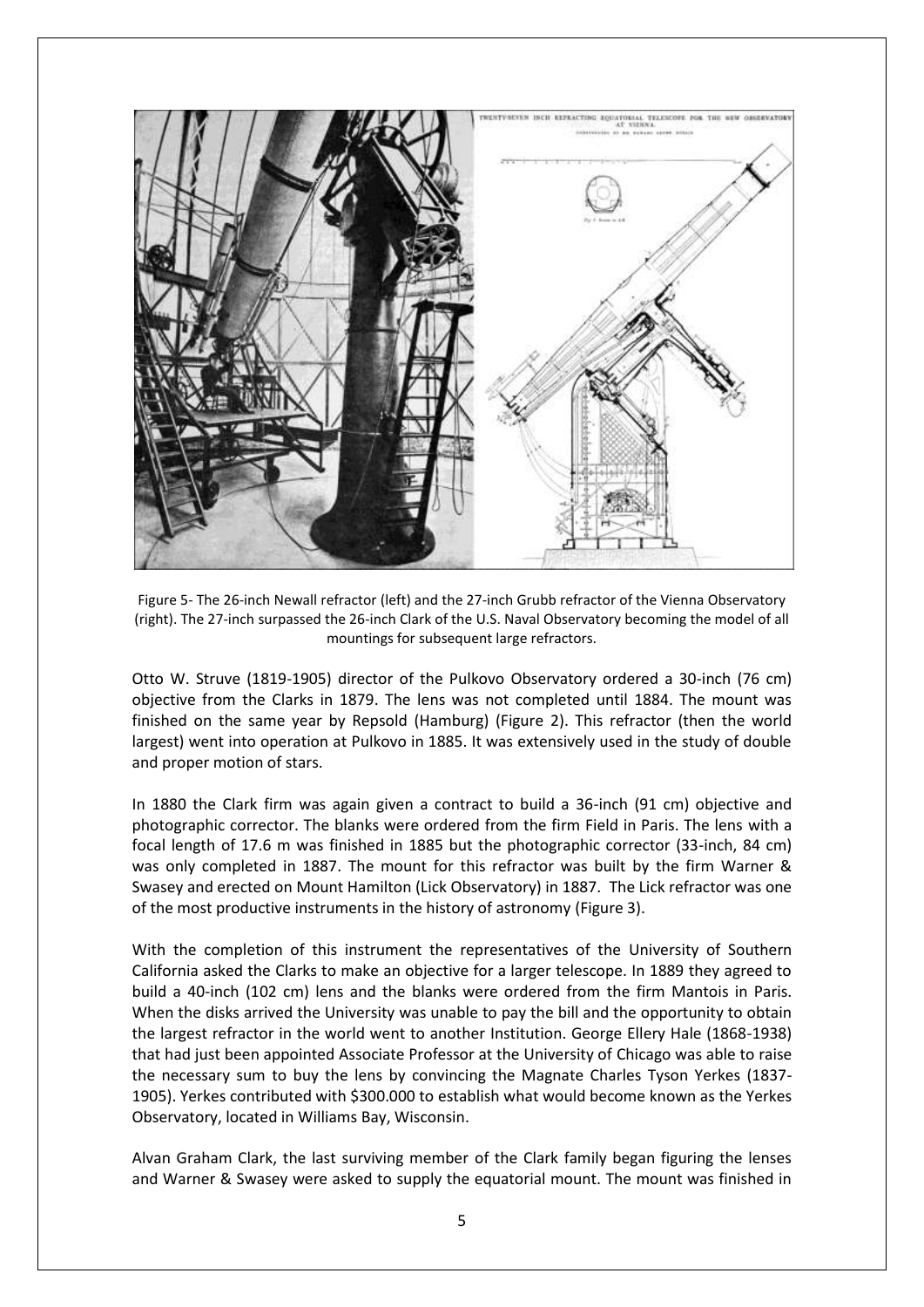1893 being displayed at the Columbia Exhibition in Chicago that same year (Figure 6). The 40 inch refractor (19.3 m focal length) went into operation only in 1897 after the foundation of the Yerkes Observatory in 1895 (Figure 3). This refractor is still the largest in the world today. The combined weight of the two components of the 40-inch objective was 225 kg (Figure 7). James Edward Keeler (1857-1900) that examined the lens in 1896 wrote in a paper published in the *Astrophysical Journal*:

*"From these tests it appears that the character of the image varies with the position of the lenses relative to each other, and, to a less extent, with the position of the objective as a whole relatively to its cell. It is probable that flexure of the lenses is the principal cause of the observed changes, and it is interesting to note that there is here evidence, for the first time, that we are approaching the limit of size in the construction of great objectives".*



Figure 6- Mounting of the 40-inch Yerkes refractor on display at the Columbia Exposition in Chicago (1893).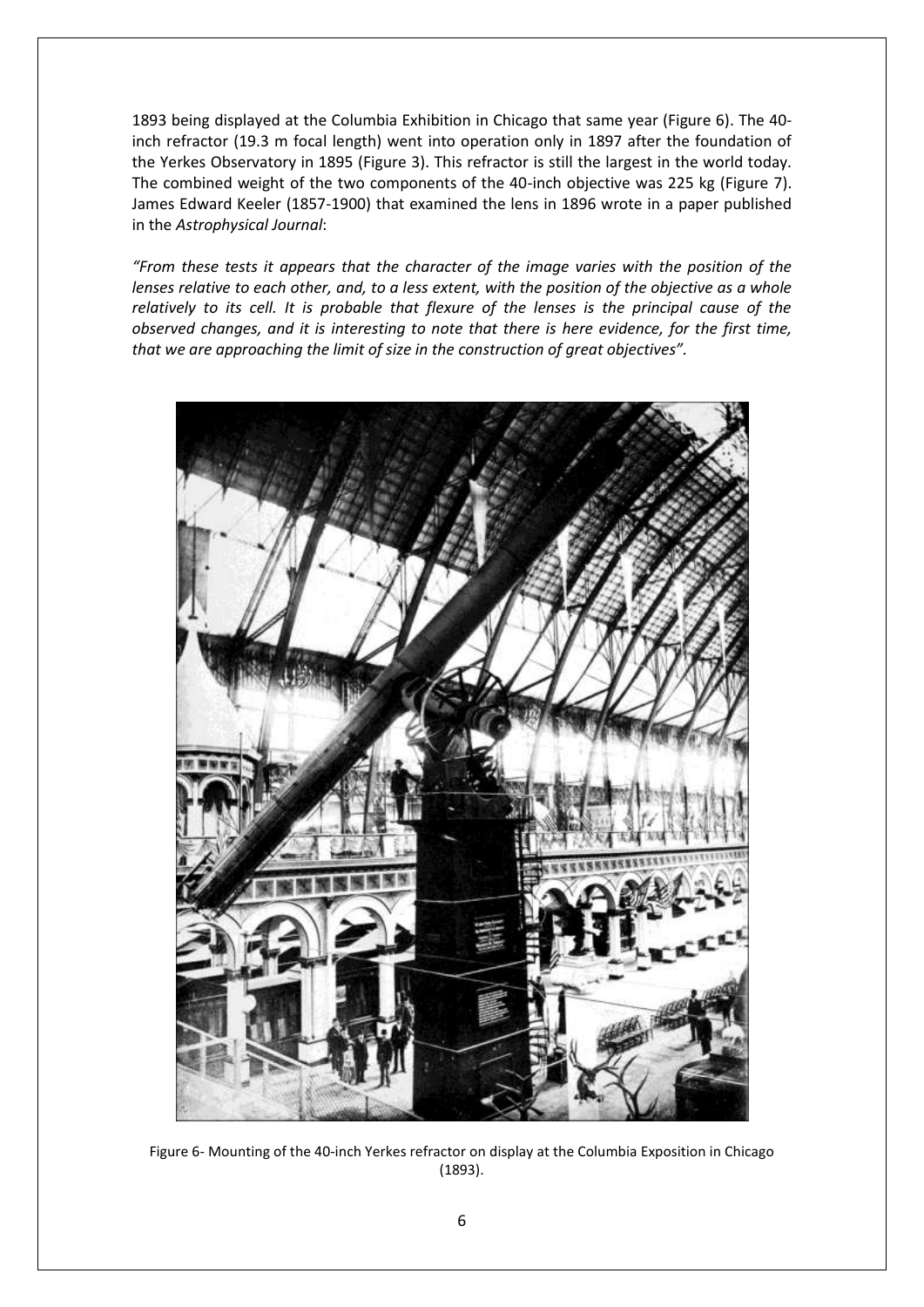Before his death in 1897, Alvan Graham Clark declared his intention to make a 60-inch (152 cm) lens. In the twentieth century several attempts were made to build larger refractors without any success (Figure 8). By this time reflectors were the main instruments used for spectroscopy and astrophotography.



Figure 7- Alvan Graham Clark and Carl Lundin with the 40-inch object glass.



Figure 8- 50-inch optical disks made by the Mantoins firm (Paris).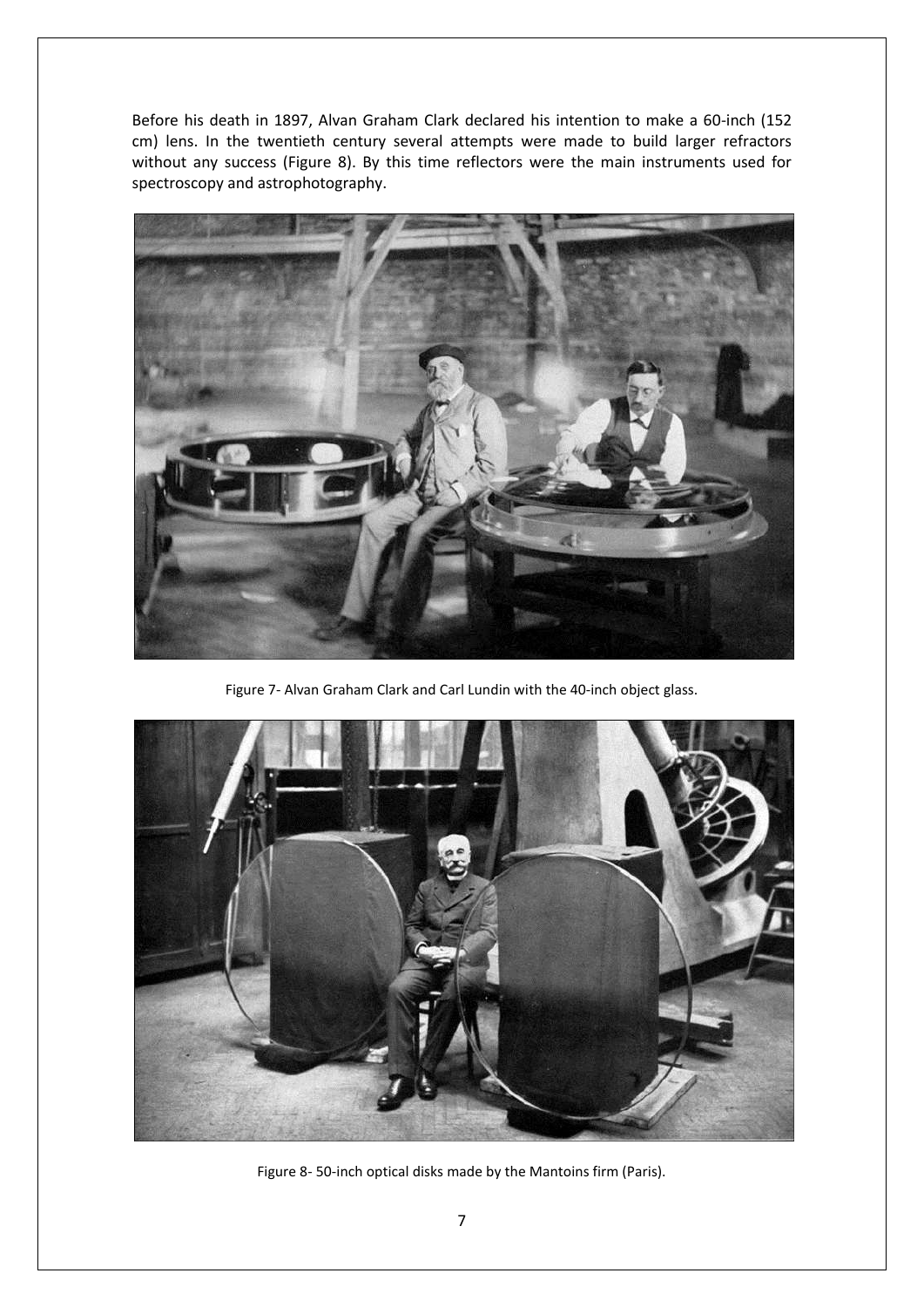Very little is known regarding the Clark methods for grinding lenses. The Clark left no records of these procedures. Many people visited the Clark factory and were shown every detail of the process. One visitor wrote that the methods employed were crude and inferior to those used by European optical makers. The success of Clark's lenses was attributed to skillful manipulation and supervision rather than the use of precise mechanisms. It seems that the techniques used were nothing extraordinaire. Great care was taken in the grinding and polishing of a lens. The blank disk was always tested for purity and evenness (glasses with evident striation were discarded). Grinding and preliminary polishing was done with rudimentary machines which consisted of horizontal tables rotated by a steam engine. Early Clark lenses were ground with emery, but later (1887) cast iron sand was used as an abrasive. When grinding was finished the metal lap used for this purpose was changed for one made of grooved pitch fed with water and rouge for polishing. The Clarks never used cloth polishers. The process of correcting and perfecting the lenses was always performed. Local correction was suggested to the Clarks Henry Fitz. Fitz only retouched one surface whilst the Clarks regularly retouched all four surfaces of each objective. This maybe the explanation for the superior quality of the Clarks object glasses.

Local corrections were used to remove small errors after grinding and polishing. To locate this errors the Clarks developed a test similar (but prior) to the one described as the Foucault knifeedge test for mirrors. This test was performed either on a star or on an artificial star (inside a horizontal tunnel with almost 70 m of length). Tests on photographic lenses involved photographing a star several times in focus and out of focus in order to examine the images obtained. A perfect lens would form even images.

Once the irregularities were found these were marked and the lens had to be retouched several times until a perfect shape was reached. Alvan Clark seemed to have a special sense of touch in such a way that he could detect irregularities with his fingers. He repeatedly used his bare thumbs to make local corrections.

Most of the Clarks objectives are similar to Fraunhofer lenses consisting of an equiconvex crown  $(R1 = R2)$  and a meniscus flint in which R3 is made a few percent shorter in radius than R2. R4 (closer to the eyepiece) becomes a long radius convex surface being almost flat. There are mainly two drawbacks in this type of lenses. It is an air spaced design, similar to the Fraunhofer, but with weaker curves. R1, R2, and R3 are all close in radius to one another. Spherical aberration can be canceled (corrected) just as in the Fraunhofer design. In addition, if R1 and R2 become reversed during cleaning, there is no apparent change in performance.

Most of the Clark objectives are corrected for visual use. However two methods were developed for adapting the lenses for photographic applications. The Lick refractor was provided with a third (smaller) photographic lens. In 1887, with the assistance of Edward C. Pickering (1846-1919) the Clarks developed a clever combination of two lenses that could be used for either visual or photographic observations. Is this design the Crown component is more convex on one side than the other. For visual applications the flatter side was put in contact with the flint and for photography the crown lens was reversed and separated from the flint.

The Clarks were great opticians, perhaps the most skillful ever. The excellence of their achromatic objectives is recognized even today in an era where apochromatic refractors are readily available.